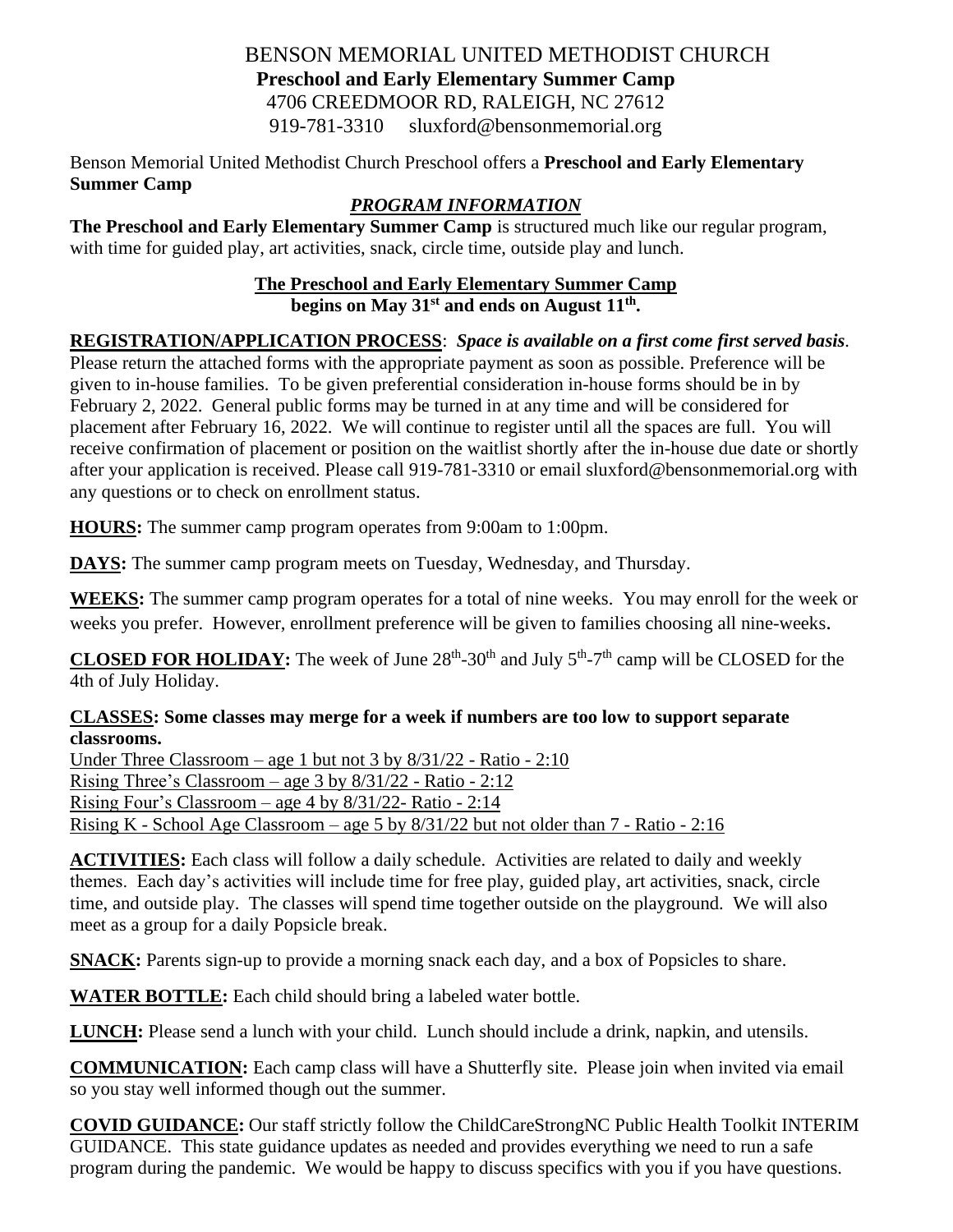#### **BENSON MEMORIAL UNITED METHODIST CHURCH 2022 PRESCHOOL SUMMER CAMP PROGRAM**

#### **ENROLLMENT INFORMATION and FEES**

Enrollment preference will be given to families choosing the full nine-week program. Your child's enrollment form must be accompanied by the appropriate payment. **Payments are non-refundable if we have a slot for your child**. If we do not have space in the program for your child, we will return your payment.

| Weeks           | <b>Due with Enrollment Form</b> | <b>Payment Due</b> | <b>Payment Due</b> | <b>Total</b> |
|-----------------|---------------------------------|--------------------|--------------------|--------------|
| <b>Enrolled</b> |                                 | May 2, 2022        | June 20, 2022      | <b>Fees</b>  |
| 1 week          | \$110.00                        |                    | $\blacksquare$     | \$110.00     |
| 2 weeks         | \$206.00                        | $\blacksquare$     | $\blacksquare$     | \$206.00     |
| 3 weeks         | \$291.00                        |                    | $\blacksquare$     | \$291.00     |
| 4 weeks         | \$193.00                        | \$193.00           | $\blacksquare$     | \$386.00     |
| 5 weeks         | \$241.00                        | \$241.00           | $\blacksquare$     | \$482.00     |
| 6 weeks         | \$288.00                        | \$288.00           | $\blacksquare$     | \$576.00     |
| 7 weeks         | \$212.00                        | \$212.00           | \$212.00           | \$636.00     |
| 8 weeks         | \$242.00                        | \$242.00           | \$242.00           | \$726.00     |
| 9 weeks         | \$272.00                        | \$272.00           | \$272.00           | \$816.00     |

**You are responsible for the fees for all weeks for which you enroll. All camp payments are non-refundable, and fees are not adjustable.**

**Once camp begins, weeks added to an existing enrollment will be billed at \$100.00 per week.**

Payment Options

You may deliver your payments to the school, or you may mail them to

4706 Creedmoor Road, Raleigh, NC 27612. Please note – "Attention Preschool Business Manager" on your envelope.

You can also pay with ACH via the church website [www.bensonmemorial.org.](http://www.bensonmemorial.org/) This option can be found on the *Preschool Program* tab.

# **ADDITIONAL CONTACT INFORMATION**

**Please visit us on facebook** 

**Look for us at Instagram - bensonumcpreschool https://www.facebook.com/BensonMemorialUMCPreschoolRaleighNC27612 TWITTER: @BensonMemUMCPre**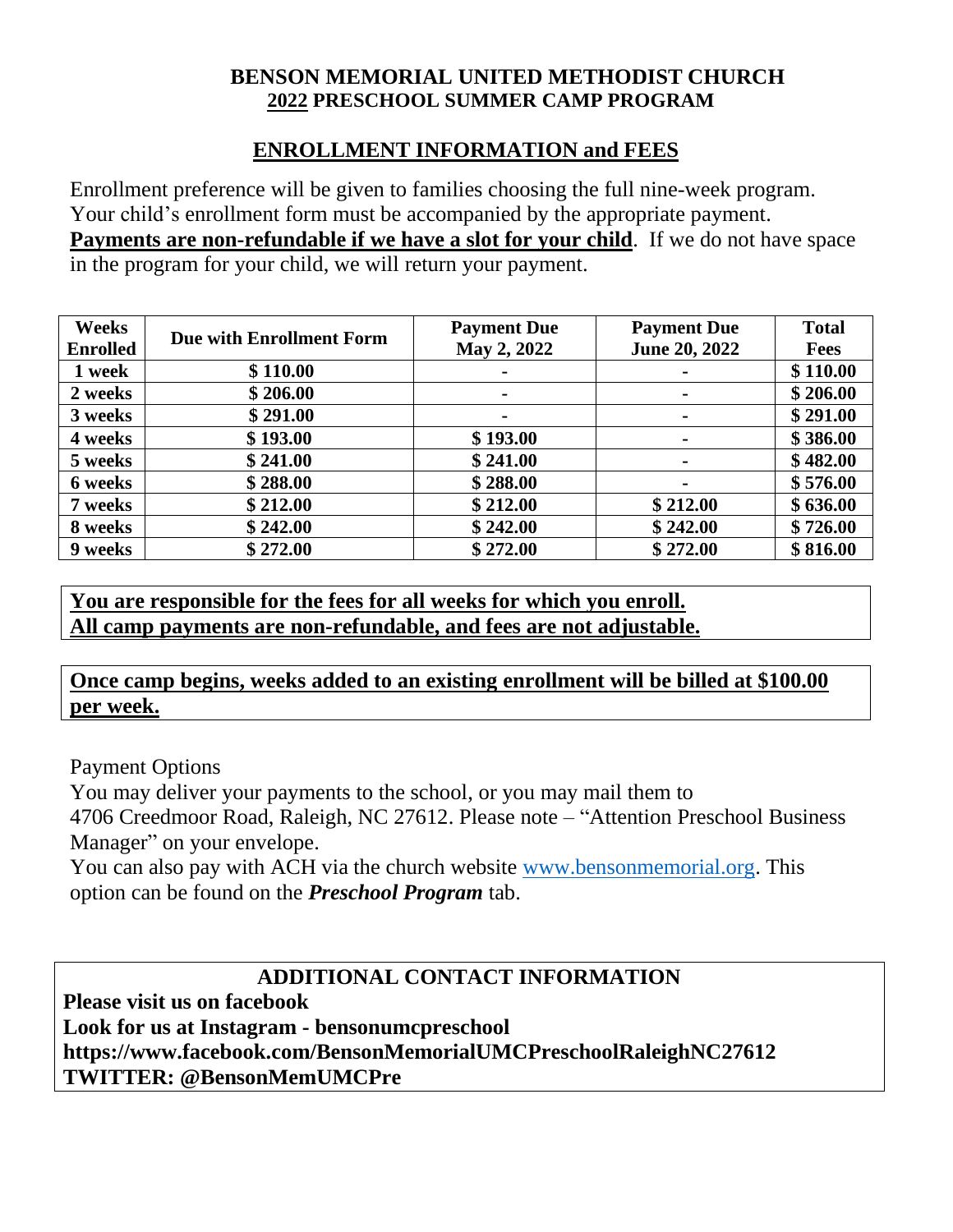#### **BENSON MEMORIAL UNITED METHODIST CHURCH 2022 PRESCHOOL SUMMER CAMP PROGRAM**

*ENROLLMENT FORM*

|                                                  | Mother's name                                                                                                                                            |              |  |
|--------------------------------------------------|----------------------------------------------------------------------------------------------------------------------------------------------------------|--------------|--|
|                                                  |                                                                                                                                                          |              |  |
|                                                  |                                                                                                                                                          |              |  |
|                                                  | Father's name                                                                                                                                            |              |  |
|                                                  |                                                                                                                                                          |              |  |
|                                                  |                                                                                                                                                          |              |  |
|                                                  |                                                                                                                                                          |              |  |
| up your child in your absence.<br>Name & Phone # | Friends or relatives to call if you cannot be reached in an emergency. These people can pick<br><u> 1989 - John Stone, amerikansk politiker (* 1989)</u> | Relationship |  |
|                                                  |                                                                                                                                                          |              |  |
|                                                  |                                                                                                                                                          |              |  |
|                                                  |                                                                                                                                                          |              |  |
|                                                  | What school does your child currently attend? ___________________________________                                                                        |              |  |
|                                                  | I have read and agree to the 2022 program policies.                                                                                                      |              |  |
|                                                  |                                                                                                                                                          |              |  |
|                                                  |                                                                                                                                                          |              |  |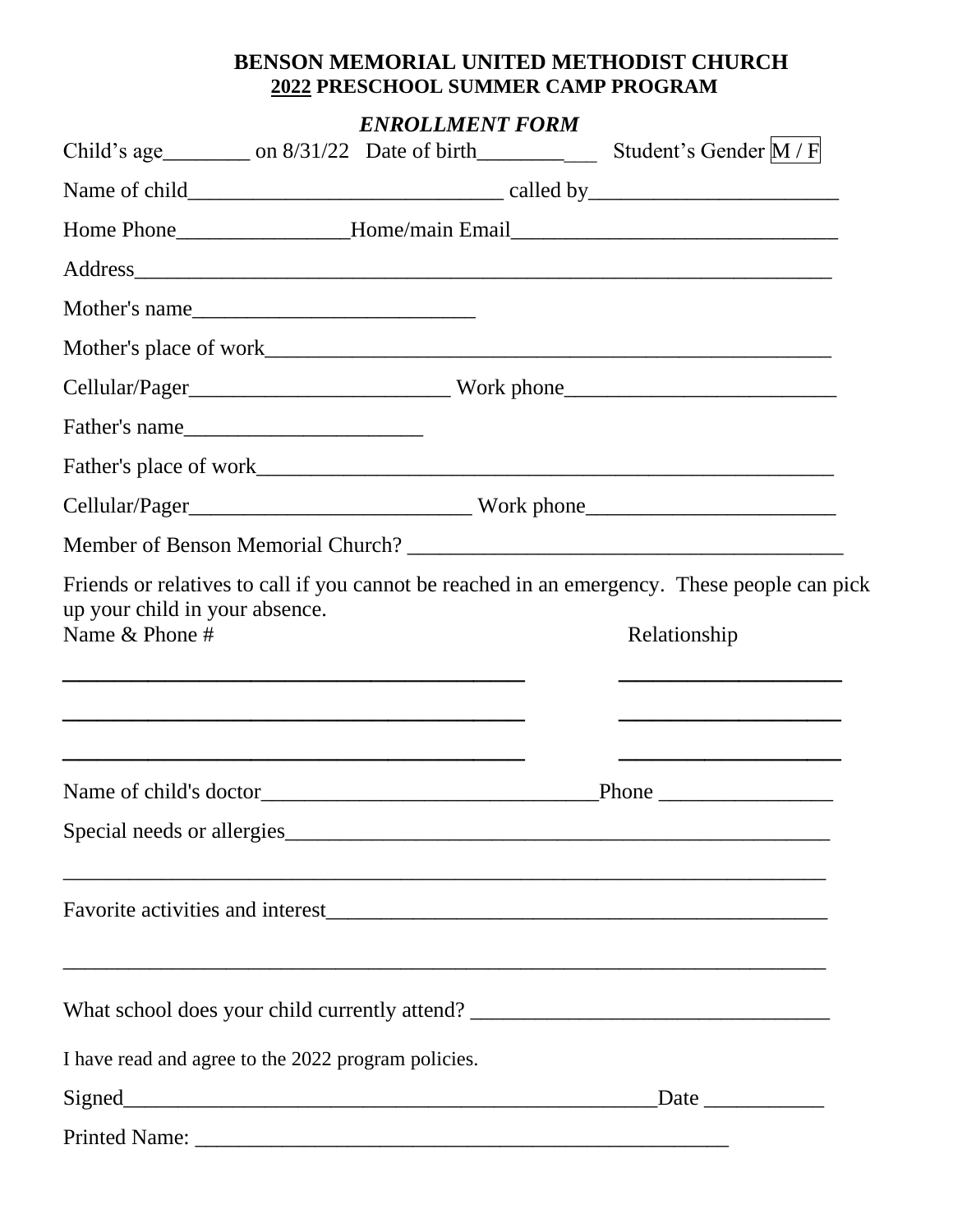#### **BENSON MEMORIAL UNITED METHODIST CHURCH 2022 PRESCHOOL SUMMER CAMP PROGRAM**

### *ENROLLMENT FORM*

Child's name\_\_\_\_\_\_\_\_\_\_\_\_\_\_\_\_\_\_\_\_\_\_\_\_\_\_\_\_\_\_\_\_\_\_\_ Date of birth\_\_\_\_\_\_\_\_\_

Child's age\_\_\_\_\_\_\_\_\_\_\_ on 8/31/22

**Days are Tuesday, Wednesday, and Thursday, OR DROP-IN DAYS ARE AVAILABLE FOR \$45.00 a day.**

Please check one below**.**

\_\_\_\_\_ I would like the full nine weeks of summer camp.

\_\_\_\_\_ I would like the following weeks of summer camp. Please indicate your choices by checking the weeks below.

- 1. \_\_\_\_\_\_\_ May 31 June 2
- 2. \_\_\_\_\_\_\_ June 7 9
- 3. \_\_\_\_\_\_\_ June 14 16
- 4. \_\_\_\_\_\_\_ June 21 23
- 5. \_\_\_\_\_\_\_ July 12 14
- 6. \_\_\_\_\_\_\_ July 19 21
- 7. \_\_\_\_\_\_\_ July 26 28
- 8. \_\_\_\_\_\_\_\_\_ August  $2-4$
- 9. \_\_\_\_\_\_\_ August 9 11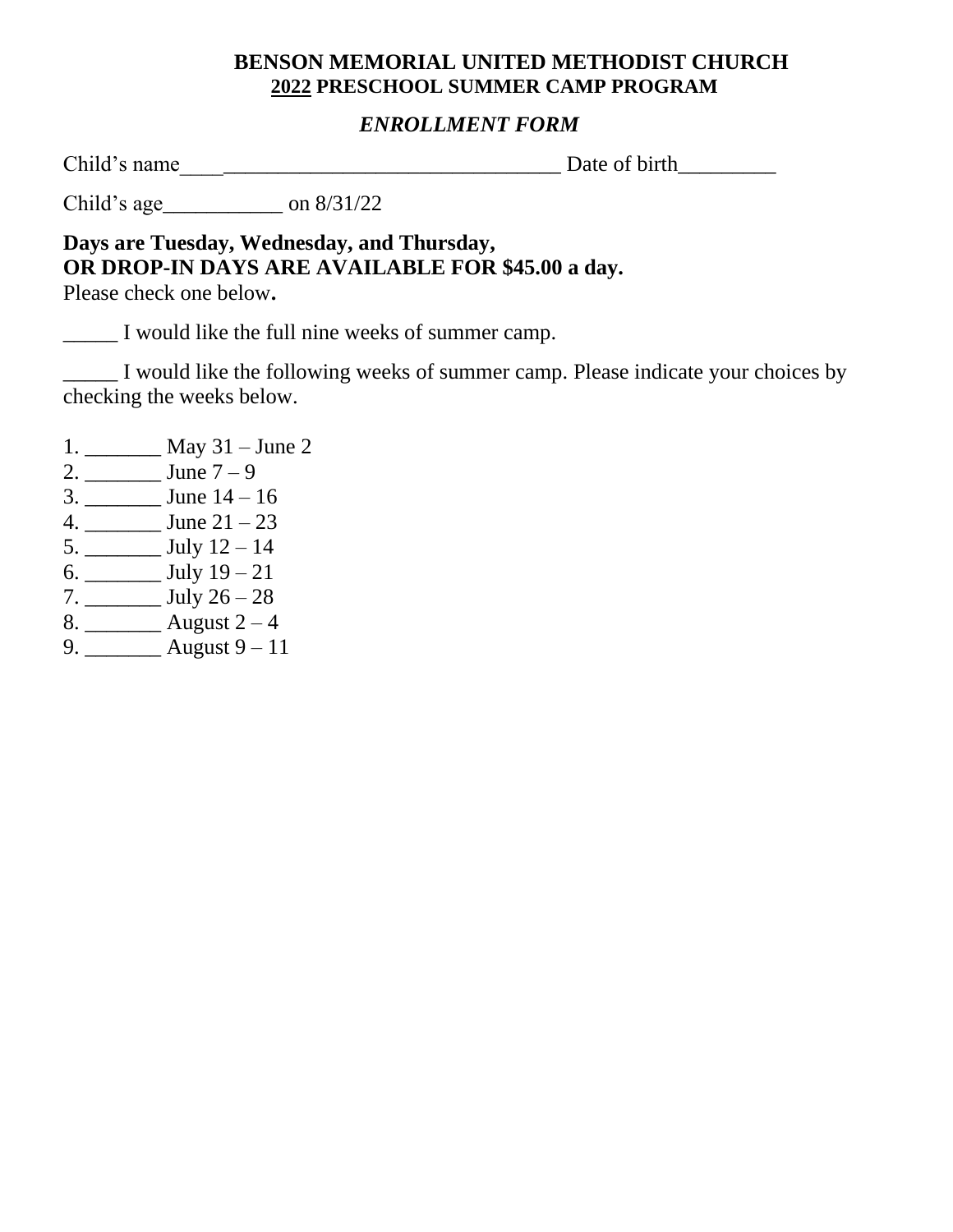#### **BENSON MEMORIAL UNITED METHODIST CHURCH 2022 PRESCHOOL SUMMER CAMP PROGRAM**

## *POLICIES AND INFORMATION*

**IMPORTANT NOTE:** If we are not able to fill a minimum number of spaces, we will be unable to offer the summer program. If this should occur, you will receive a full refund. If we are unable to fill a minimum number of spaces in a week, we will have to eliminate that week from the program. Should this occur, we would return the enrollment fee for that week and any fees paid in advance. If you have any questions regarding this information, please feel free to call the preschool office and speak with Shannon at 919-781-3310 (office) or 919-906-5353 (cell).

- The program hours of operation are from 9:00am to 1:00pm. Children are not allowed in the classroom before 9:00am and all children must be picked up promptly at 1:00pm. You will be charged a late fee of \$1.00 for every minute late.
- Enrollment preference will be given to families choosing the full nine-week program.
- The entire week's fees must be paid even though your child may be absent some days.
- **You are responsible for fees for all weeks for which you enroll.**
- **Peanut Butter Free: Our campus is peanut butter free when necessary. You will be informed before the start of camp if your child's class is peanut butter free.**
- Parents should label all their child's belongings.
- A morning snack is provided by the parents. Sign-up will be provided.
- A daily Popsicle break is provided by parents. Sign-up will be provided.
- **Please send a lunch with your child**. Lunch should include a drink, napkin, and any utensils your child may require.
- If your child wears diapers, please be sure to pack a bag with diapers, wipes, and a change of clothes. All rising fours (attending a four-year-old class in the fall) should be potty trained.
- Each child is asked to donate one package of wipes toward Popsicle clean up.
- Please keep a sick child at home. See the included COVID sick policy.
- The parent agrees not to hold the program, its Staff, Executive Board, or Benson Memorial United Methodist Church responsible for any mishap or injury to the child incurred either in the building or on its grounds.
- The school does provide an accident insurance policy for school hours only. If your child should require immediate medical attention, the parent agrees to reimburse the Preschool Program for any costs or fees incurred.

If you have any questions regarding this information, please feel free to call the preschool office and speak with Shannon at 919-781-3310 or 919-906-5353.